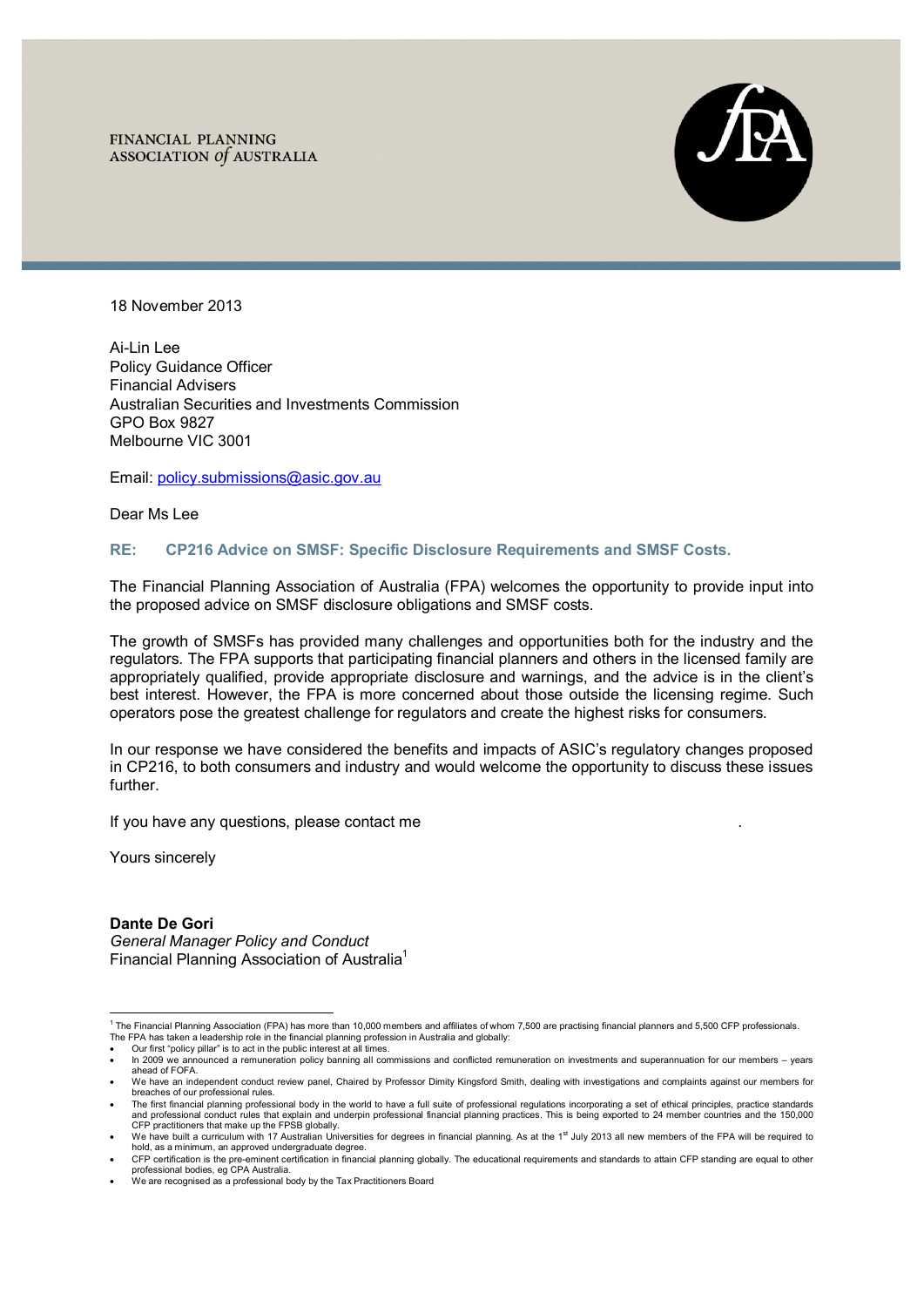FINANCIAL PLANNING ASSOCIATION of AUSTRALIA



## **Consultation Paper CP216: Advice on Self-Managed Superannuation Funds (SMSFs):**  *Specific Disclosure Requirements and SMSF Costs*

**FPA submission to:**  Australian Securities and Investment Commission (ASIC)

**18 November 2013**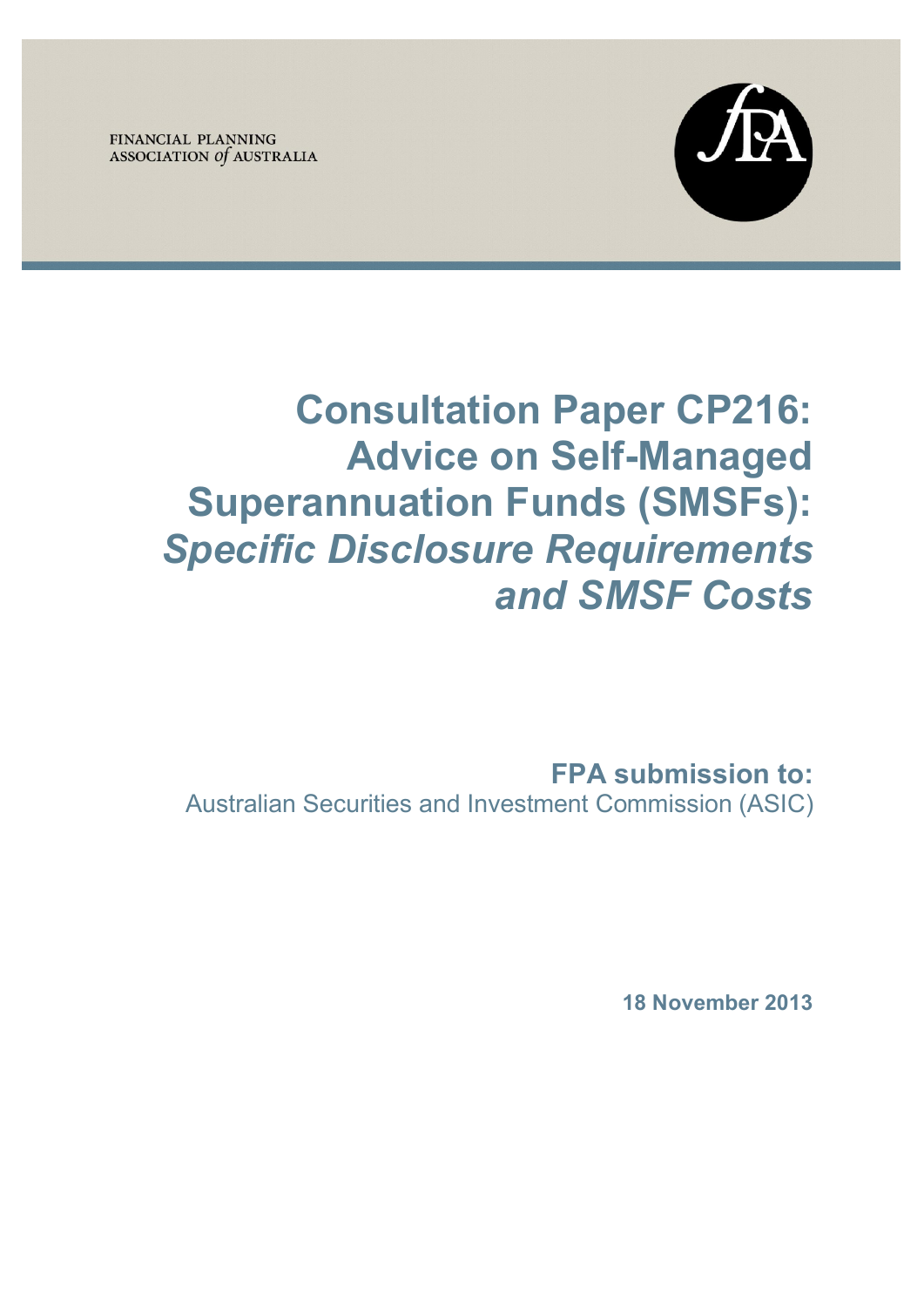

**FPA SUBMISSION TO ASIC | DATE: 18.11.2013**

## **Introduction**

Self Managed Superannuation Funds (SMSFs) have been a 'success story' in the provision of retirement planning for Australians. There has been significant growth with SMSFs surpassing the retail sector with assets now exceeding \$500 billion and there are over 900,000 members/trustees within the SMSF sector.

There are a number of benefits and risks associated with establishing an SMSF over membership of an APRA regulated superannuation fund. While SMSF structures offer an individual greater flexibility and control over their superannuation and retirement savings, it comes with increased responsibility of trustee obligations and reduced access to consumer protection measures. These risks and benefits must be clearly disclosed, understood and considered when deciding to establish an SMSF.

SMSF members like the flexibility and control offered by SMSFs to better manage their retirement funds, both in investment choice and with regard to costs and fees, particularly as they can choose the services they use and pay for. The ability to better target investment strategies and undertake sophisticated estate planning strategies are other reasons cited.

From a financial planning perspective, SMSFs provide a legitimate vehicle to provide tailored advice and strategies (investment, insurance, estate planning etc) to meet the goals and aspirations of each member individually, which can lead to a more effective outcome, such as increased levels of adequacy, than might otherwise be the case.

The current arrangements for SMSF regulation and regulatory oversight are generally working well however there are a few areas where greater regulatory oversight would create a more balanced system. Any change to the regulation of SMSFs should:

- Respect and support the choice of those who have chosen to become SMSF members;
- Be consistent between SMSFs and APRA-regulated funds, and
- Remain as stable and predictable as possible so that in the absence of clear and compelling evidence of a problem within the SMSF sector there should be no regulatory change.

A greater impact would be achieved through ensuring high standards of competency and education of service providers and encouraging SMSF trustees to access the relevant services.

Financial planners have been particularly pleased to note the guidance and rulings issued by the ATO. These are very useful and the ATO should be encouraged to continue and expand this service.

Since the changes to the SIS requirements relating to SMSF borrowings made in 2007, there has been increasing promotion of schemes to enable funds to make use of the greater flexibility. The requirements are broader than initially anticipated by industry and are not restricted to traditional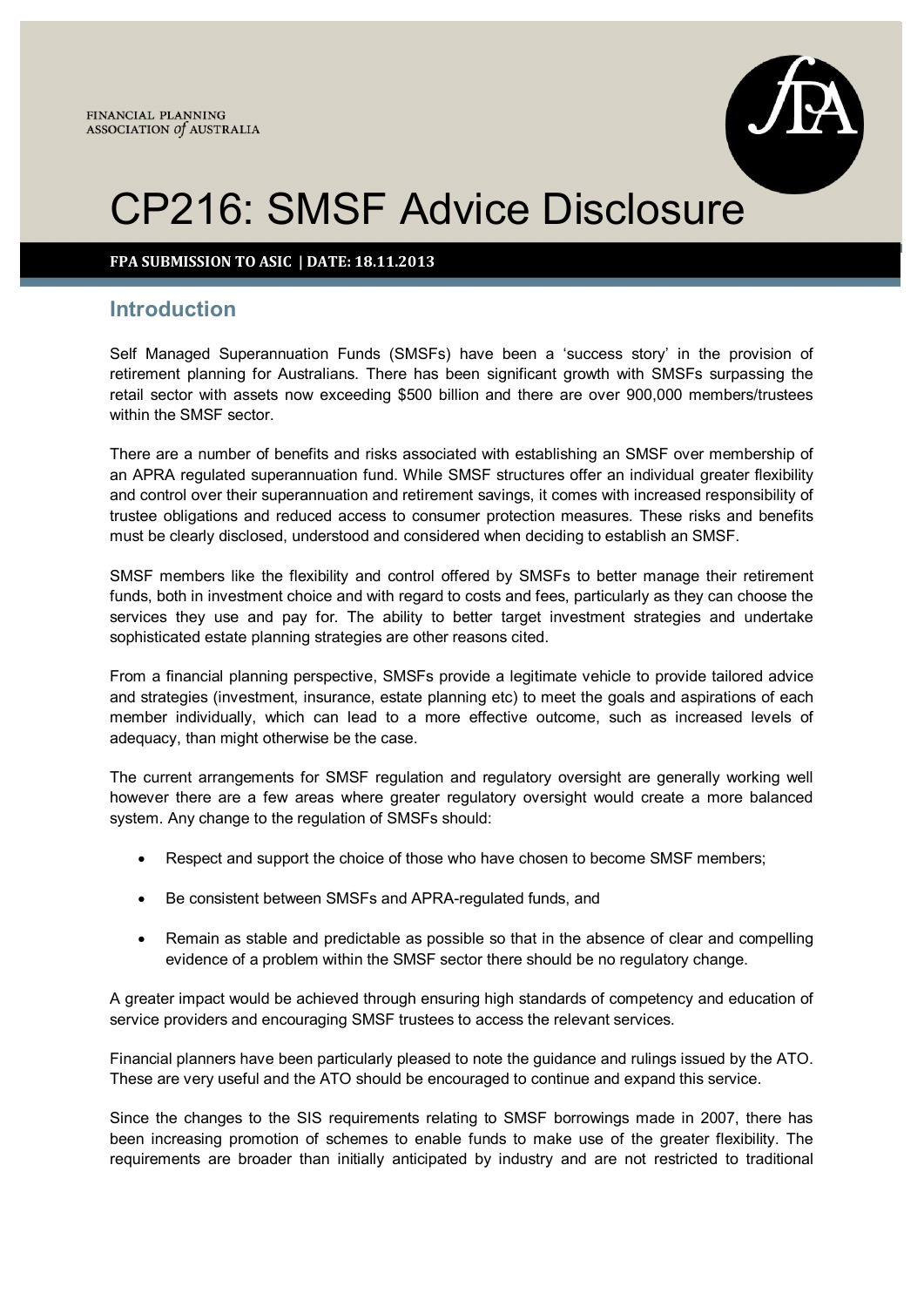

## **FPA SUBMISSION TO ASIC | DATE: 18.11.2013**

installment warrants.

We would highlight the need to ensure that all parties clearly understand the products offered and the risks associated with these strategies. A lot of promotional material offers attractive opportunities but there is a risk that trustees may not fully understand the nature of products being offered. This could result in trustees not being fully aware of what they are getting into with consequences for the future solvency of fund. Given the uncertainty around the interpretation of the legislation we are concerned that some products may not comply with the legislation.

The FPA welcomes comment made by ASIC that they are aware of and understand the concern with the rise in property spruikers and promotion of purchasing property using a SMSF:

*More generally, ASIC is also experiencing an increase in reports of misconduct about aggressive marketing of investments, notably direct property, through SMSFs. These reports have come both from retail investors and from professional associations. We are concerned to highlight the risks of inappropriate advice to SMSF trustees or investors who may be considering an SMSF, and we will work with industry participants to improve advice quality.* 

Further the FPA acknowledges that ASIC have acted with information to the market and the real estate sector specifically. The FPA recommends that government and regulators implement a review into the borrowing arrangements in SMSFs as recommended in the Cooper Report.

The ATO does not hold statistics on the use of financial planners in making investment decisions. The Investment Trends SMSF 2010 Investor Report stated that 65% of SMSFs surveyed indicated that they had used financial advisory services at least once in the past 6 months.

After a comprehensive examination, the Cooper Review adjudged the regulatory arrangements which govern SMSFs as sound with the need for some minor changes – according to the Review:

*The SMSF sector is largely successful and well*‐ *functioning. Significant changes are not required, but measures relating to service providers, auditors and the regulatory framework are recommended.* 

The FPA acknowledges that greater guidance and enforcement of the existing disclosure requirements is needed to ensure the information provided to consumers helps them fully understanding the benefits and the risks prior to commencing a SMSF. However, the proposal to impose additional obligations that are technically already required is not inherently logical. Rather than duplicate existing requirements through the introduction of unnecessary class orders, which would cause confusion, the FPA strongly recommends ASIC instead improve its regulatory guidance for the existing obligations..

Please refer to **Attachment 1** for FPA's complete responses to CP216 consultation questions.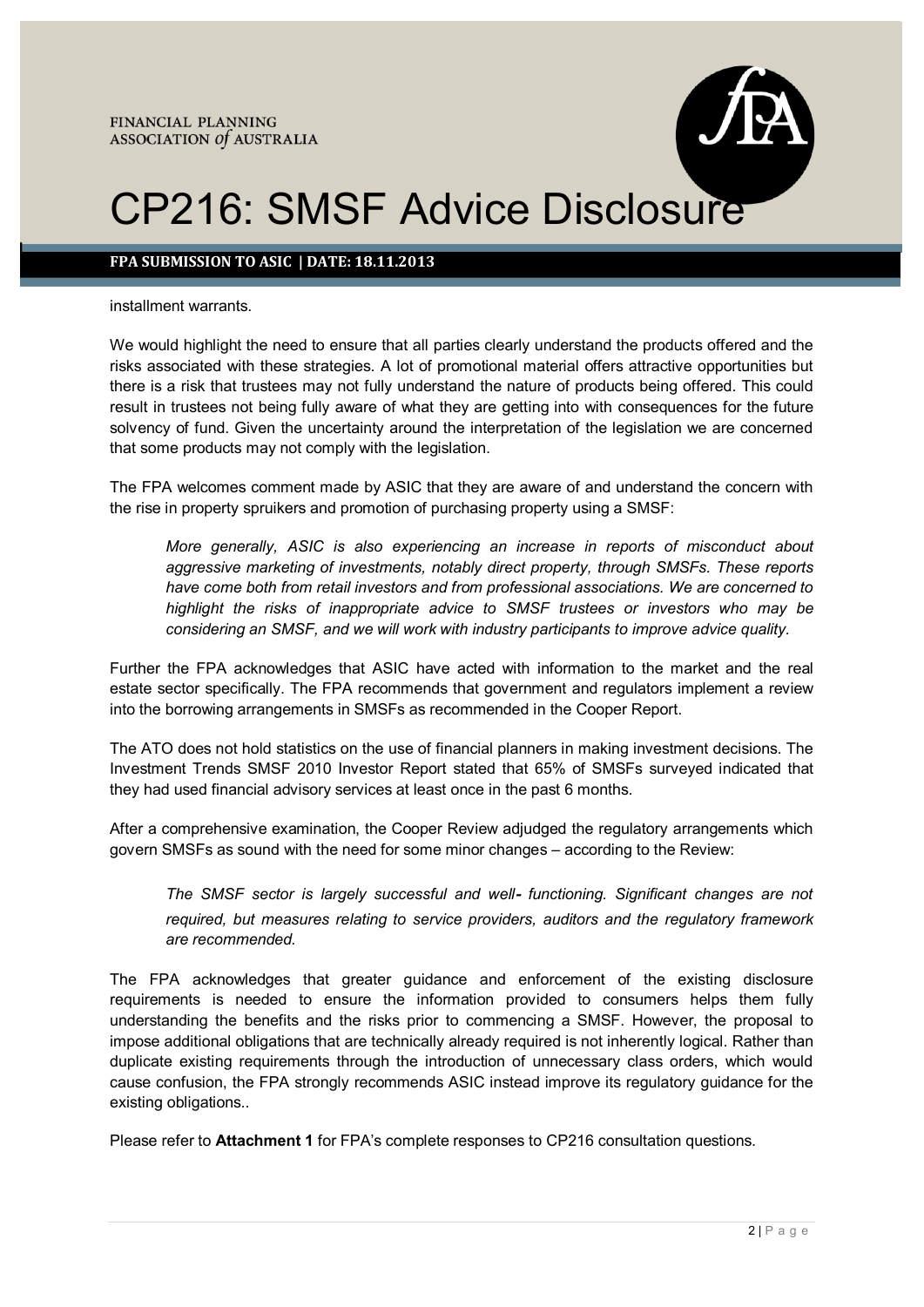

## **FPA SUBMISSION TO ASIC | DATE: 18.11.2013**

## **Accountant's exemption and other unlicensed providers**

The issue of exemptions and unlicensed providers has long been a concern as it creates significant uncertainty as to role and function when advising clients on a decision to acquire or dispose of an interest in a SMSF.

The licensing requirements are beneficial as they:

- ensure that appropriate investor protections are in place;
- provide access to compensation mechanisms and external dispute resolution schemes;
- require appropriate disclosures; and
- require the consideration of competing investment strategies, which may be expected to result in a more suitable outcome for the client, than a focus on a single strategy.

The FPA acknowledges the regulations to remove the existing exemption from 1 July 2016 for accountants, meaning that accountants will be required to become licensed should they wish to continue providing advice on establishing a SMSF.

In respect to other unlicensed providers, the FPA is concerned with how they are operating outside of the licensing regime while still being very influential in selling the need and want of property purchases through a SMSF.

We are aware that there is a difficulty to determine where the line is drawn and some may inadvertently over-step the mark. This regulatory uncertainty means that this particular aspect of the regulatory perimeter may be difficult to enforce and there are practical problems for ASIC to determine where legitimate activity becomes unregulated advice.

*The FPA strongly supports a level playing field in this area.* 

People who provide financial advice should have consistent, benchmarked standards notwithstanding their professional background. Only then can it be guaranteed that SMSF trustees are provided with appropriate quality advice. It is essential that advice should meet the consistent requirements that operate within a uniform licensing regime.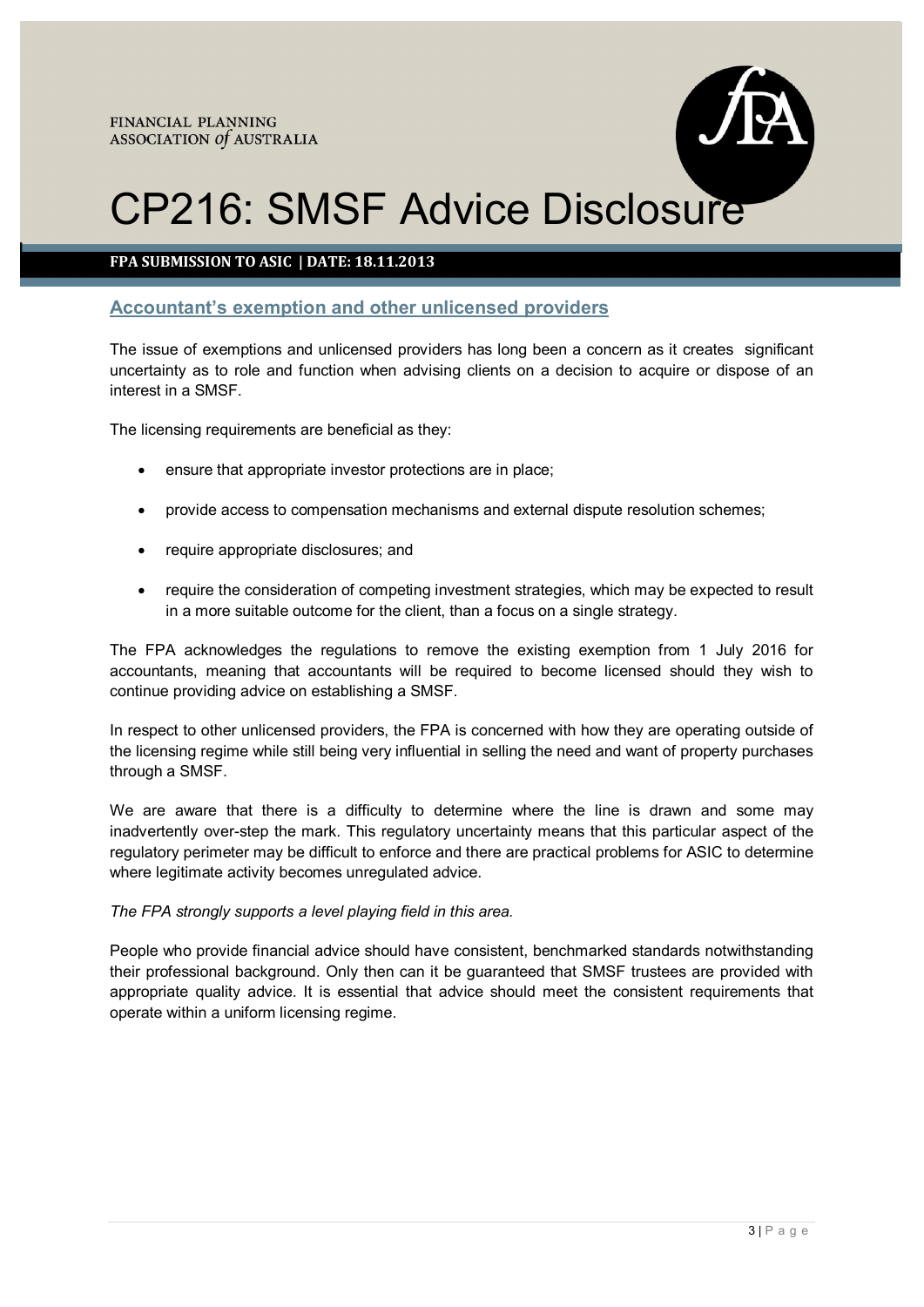

## **FPA SUBMISSION TO ASIC | DATE: 18.11.2013**

## **Proposed Compensation Warning Requirement**

The FPA is supportive of measures to ensure that consumers are appropriately and efficiently informed on all aspect of personal financial advice including that of superannuation advice.

We acknowledge the positive and sensible improvements made by the ATO with the warning required on the ATO Trustee registration form to establish an SMSF .

The consultation paper CP216 proposes to modify the law to require financial planners to warn clients that SMSF investors are not entitled to receive compensation under part 23 of the SIS Act for a loss suffered as a result of fraud or theft.

As explained in the consultation paper, part 23 of the SIS Act provides that the trustee of an APRAregulated superannuation fund, or approved deposit fund, *may* apply to the Minister for financial assistance if the fund suffers loss because of fraudulent conduct or theft, and the loss has resulted in a **substantial reduction** of the fund which makes it difficult for the fund to pay its members' benefits<sup>2</sup>.

A key requirement is that the loss has caused substantial diminution of the fund leading to difficulties in the payment of benefits.

*The 'loss' must be a substantial diminution of the fund: see s229(1) of the SIS Act. That is, the loss must not be 'negligible' or 'trivial'* 

It is up to the Minister's discretion whether or not to grant financial assistance and the amount of that assistance. When considering whether to grant financial assistance, the Minister must have regard to whether the 'public interest' requires that financial assistance should be provided and the Minister must also consult with APRA: see s230A and 231(1) of the SIS Act.

As stated the financial assistance paid under part 23 of the SIS Act is funded through a levy imposed on APRA-regulated superannuation funds and approved deposit funds by the Superannuation (Financial Assistance Funding) Levy Act 1993.

The consultation paper correctly points out that SMSFs are not eligible to receive compensation under part 23 of the SIS Act. However, the FPA submits that the proposal as outlined in the consultation paper, by implication, may provide a false sense of security for members of APRA-regulated funds in respect to their expectation of the compensation arrangement under part 23.

Though the FPA supports the need to disclose to investors about the differences on compensation arrangements when considering the establishment of a SMSF, we equally support the need for appropriate disclosure information on how the compensation arrangements actually work for members of APRA-regulated funds.

 *2 Section 229 of the SIS Act.*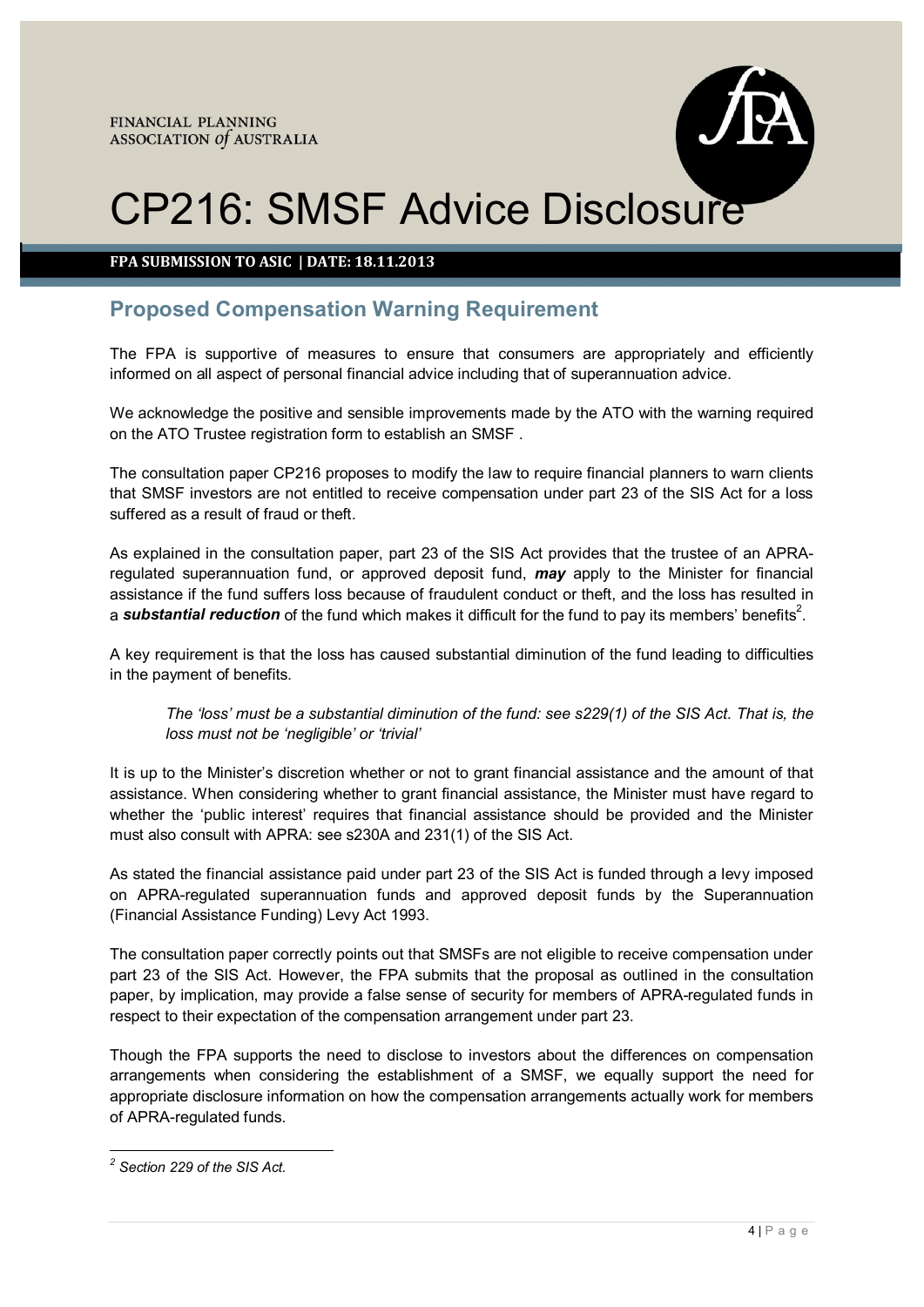

## **FPA SUBMISSION TO ASIC | DATE: 18.11.2013**

The consultation paper states that it is not current industry practice to warn clients that SMSF investors are not entitled to receive statutory compensation under the SIS Act. The FPA submits that it is not current industry practice to inform/warn members of APRA-regulated funds about the compensation arrangements available under part 23.

According to the submission by APRA $3$  to the PJC Inquiry into the collapse of Trio Capital, cases of fraud in the regulated superannuation sector are rare and there have only been 9 applications under part 23. Therefore in the absence of providing appropriate disclosure to all superannuation investors, an APRA-regulated member may assume that they will be compensated for any loss to their superannuation investment.

The recommendation for requiring the disclosure of the non-compensation arrangements for SMSF members may influence APRA-regulated fund members and their approach to investment decision making. Particular risks could include lowered concern for 'due care' considerations, and a greater propensity to pursue higher risk and greater risk taking in their investment portfolio.

The proposal is to require financial planners:

*To warn clients that an SMSF is not entitled to receive compensation under Part 23 of the SIS Act for any loss suffered as a result of fraud or theft.* 

### **FPA Recommendation**

The FPA supports the need for clear disclosure to be provided to all superannuation members, whether they are members of an APRA-regulated fund or a SMSF. The disclosure obligations should be a clear explanation of what compensation arrangements are available, in what circumstances the compensation is available and how the arrangement actually works.

The FPA does not support the need for the client to 'sign' a separate document acknowledging the compensation arrangement. Further this information should be able to be incorporated by reference, especially to avoid duplication were such information is already required by the ATO and should be included in any other material/process that the provider feels appropriate.

 *3 APRA submission to the PJC Inquiry into the collapse of Trio Capital, 24 August 2011, paragraph 28, page 8.*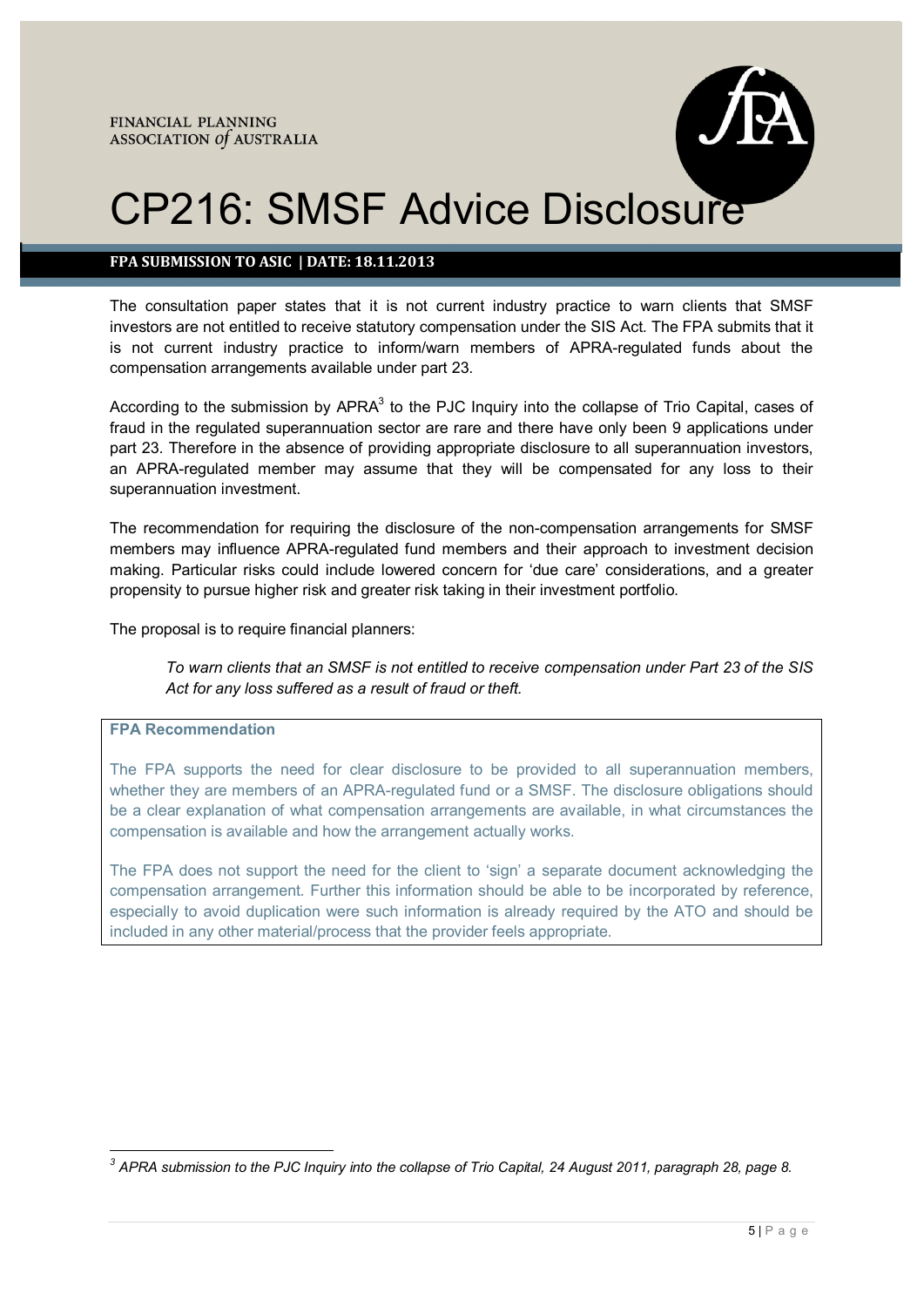

**FPA SUBMISSION TO ASIC | DATE: 18.11.2013**

## **Proposed Disclosure Requirements**

As stated in CP216, the provision of personal advice to retail clients is regulated under the Corporations Act. This includes advice provided to retail clients in relation to establishing or switching to an SMSF.

Generally a person who provides SMSF advice to retail clients must hold an AFS license and comply with the conduct and disclosure obligations in the Corporations Act. These obligations are designed to ensure that retail clients receive appropriate personal advice that is in their best interests and that should enable them to make an informed decision about whether to establish or switch to an SMSF.

Further the FPA submits that the proposed disclosure topics in table 2 (page 21) in the consultation paper are what a financial planner should already be complying with when providing personal financial advice on SMSFs to their clients.

To this end the FPA does not support the need for, or the introduction of, the proposed Class Order in respect to additional specific disclosure obligations as outlined in table 2.

The FPA questions the need to invoke a Class Order on any specific financial product, including a SMSF. Rather the existing disclosure obligations, if needed, can include greater guidance with examples on how the obligations should be applied for specific financial product advice.

Further, Trustees are already advised on all of these issues in the ATO documents and Trustee Declaration that they must sign before the SMSF is set up. It would add regulatory duplication and further bulk to SOAs by legislating for the disclosures to be part of the SOA. As a solution, the FPA recommends that a financial planner should be permitted to incorporate by reference the ATO Trustee declaration documents into the appropriate advice document.

**FPA Recommendation**

The FPA does not support the introduction of a Class Order or additional disclosure requirements.

The FPA strongly recommends:

- Better guidance and examples should be provided through existing obligations in Regulatory Guide 175.
- The proposed additional disclosure obligations to be provided in the form of quidance and examples regarding the type of information that should be included when providing advice on SMSFs. Such guidance must be linked back to s947C and RG175, particularly in light of the introduction of the Best Interest duty.
- That ASIC continue to enforce the existing disclosure requirements, as they have done with several AFSL groups on the back of Report 227.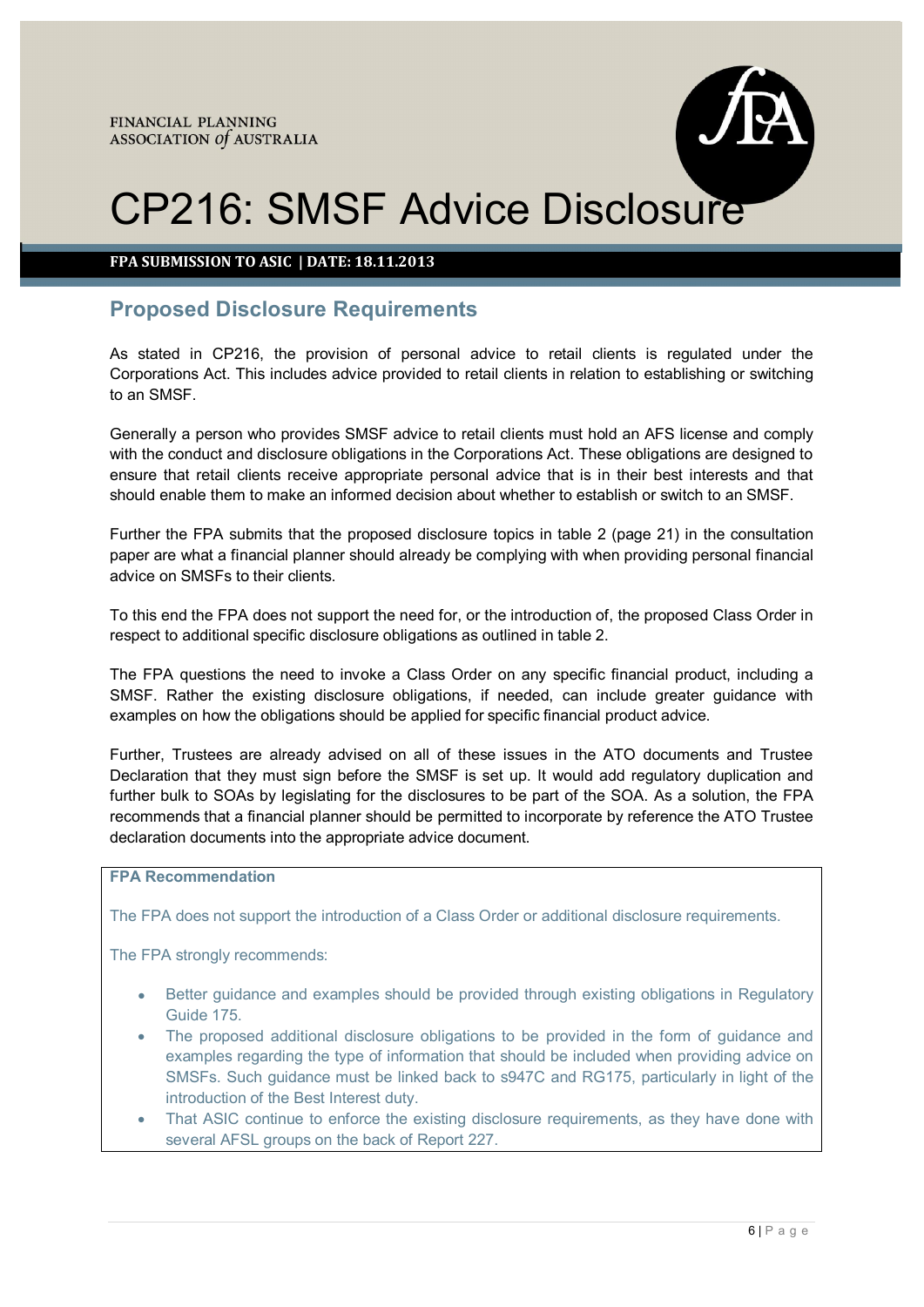

**FPA SUBMISSION TO ASIC | DATE: 18.11.2013**

## **Proposed Guidance on SMSF Costs**

The FPA applauds the intention and research commissioned by ASIC to attempt to gain a better understanding of the minimum cost-effective balance for SMSFs compared with APRA-regulated superannuation funds.

Though the FPA appreciates the intention and agrees that costs can be a major consideration for some investors, the FPA submits that costs are not the only factor in making a decision regarding a SMSF, or in deed any financial investment. The driving factor is generally control over investment decisions and operation of the fund. Notwithstanding the FPA does recognise that it is important to ensure that SMSFs can operate in an environment that is cost effective.

Further, provided the trustees understand the costs and benefits of establishing the SMSF, and wish to proceed, and then it should remain the decision of the trustee. Regulation of SMSFs must not undermine the *choice* made to become a member of an SMSF.

The FPA questions the need to include specific disclosure obligations on specific financial products, as proposed in CP216. As discussed previously, there are already existing disclosure obligations for financial planners to provide the client with personal advice, which includes consideration of costs, and for the information to be documented in the SOA.

In respect to the Rice Warner Report, the methodology does not appear to be reflective of current industry service packages. Other SMSF surveys and comparison reports show this – e.g. Smart Investor survey and the SMSF review. Market place comparisons provide more information per service compared and further we question how ASIC (or others) will keep the costs up to date if released to the market.

The explanatory notes in Table 3 in the consultation paper, appear quite simplistic and may not adequately address the range of reasons that a SMSF may be appropriate for a consumer at moderate to lower balances.

Finally the FPA does not support a prescribed minimum fund balance size for setting up a SMSF.

### **FPA Recommendation**

The FPA recommends that ASIC do not proceed with the Rice Warner report as guidance for industry and that any guidance on cost should focus on the type of costs an SMSF may incur, not on actual costs. The guidance or information regarding what type of cost information should be included in the SOA should be connected back to section 947C and RG175.

As an alternative to the Rice Warner report, the FPA strongly supports the ATO and their statistical summary reports. The FPA submits that the ATO is clearly in the best position to continue collecting this information in respect of SMSFs and ASIC should encourage providers to use this data.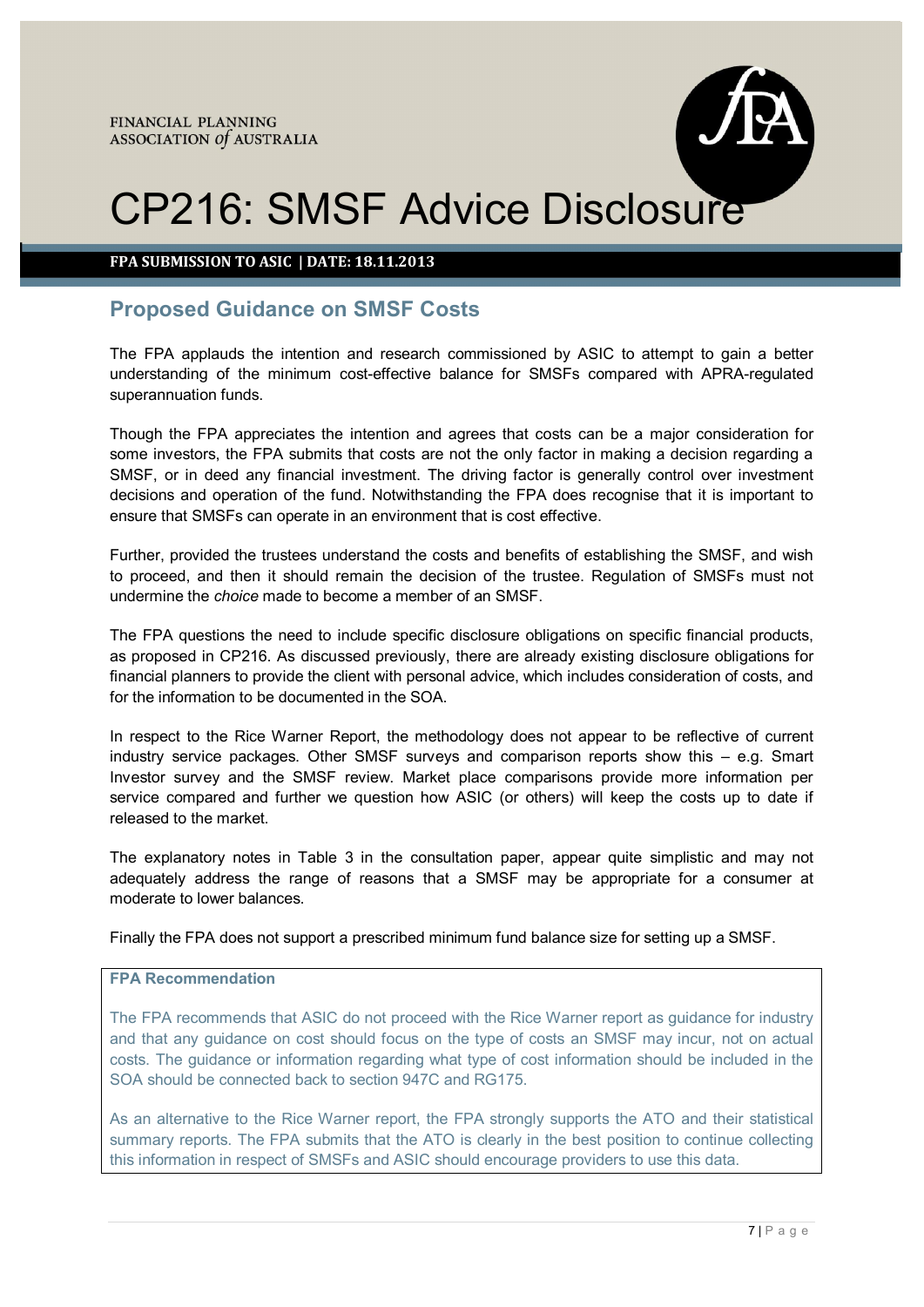

**FPA SUBMISSION TO ASIC | DATE: 18.11.2013**

## **Issues of dual-regulation - ASIC and the Australian Tax Office (ATO)**

SMSFs are governed under a system of dual regulation. That is, where two (or more) regulators have regulatory oversight of one industry.

The FPA acknowledges the challenges this creates in avoiding duplication and regulatory overlap, while ensuring effective regulatory cover for consumer protection purposes. However, the FPA is concerned that this is leading to an overlap of the regulatory activity undertaken by the ATO and ASIC which is not only inefficient and a costly drain on Regulator resources, but will create confusion for industry participants and consumers alike.

This is particularly confusing for consumers who are a member or trustee of an SMSF. Further, it has led to a miss-alignment of expectations of the role each regulator has in assisting consumer/trustees when things go wrong.

Managing an SMSF is complex. This is exacerbated as trustees must navigate the quagmire of rules and obligations which are spilt between the ATO and ASIC. It is important to keep in mind that many SMSF trustees are consumers, not professionals working in the financial services industry.

This example of dual regulation also highlights the risk of gaps resulting in the rules governing an industry when multiple regulators are involved. We believe this hinders the performance of both the regulators and the regulatory oversight of SMSFs.

|                                                    | <b>ATO</b>                                                                                                                                                                                                                                               | <b>ASIC</b>                                                                                                                                                                                                                                                                                                                                  |
|----------------------------------------------------|----------------------------------------------------------------------------------------------------------------------------------------------------------------------------------------------------------------------------------------------------------|----------------------------------------------------------------------------------------------------------------------------------------------------------------------------------------------------------------------------------------------------------------------------------------------------------------------------------------------|
| Implementation of<br>investments                   | The ATO have set a list of rules on investments<br>around the acquisition of assets placed on<br>trustees.                                                                                                                                               | Only until recently, the same knowledge and<br>licensing requirements of professionals giving<br>the investment advice on SMSFs were lacking                                                                                                                                                                                                 |
| <b>Strategic</b><br>recommendations to<br>trustees | The suitability of strategic recommendations do<br>not get assessed by the ATO and professionals<br>giving the advice are not accountable whereas<br>the trustees being recommended to are.                                                              | ASIC's involvement in SMSFs and its licensing<br>regime of those providing SMSF advice have<br>been lacking. An SMSF structure have not<br>been defined as in itself as a financial product<br>until recently.                                                                                                                               |
| Guidance to trustees on<br>rules                   | The ATO provides rules and guidelines on<br>SMSFs. However the majority of trustees are<br>not themselves competent to maintain their<br>SMSFs. The penalties to trustees are however<br>as strictly applied to those of a large<br>superannuation fund. | Until recently, ASIC has not provided sufficient<br>guidance to professionals or have a licensing<br>regime to govern those giving SMSF advice.<br>The gap between ATO's expectations of<br>trustees, versus ASIC's role in the SMSF<br>advice space has created industry wide issues<br>including consumer losses and lack<br>compensation. |
| <b>Responsibility of</b><br>activities             | The ATO expects trustees to manage their<br>superfunds according to rules set on SMSFs.<br>The penalties of rules on trustees are<br>somewhat more imbalanced towards the<br>consumer compared to the professionals who<br>recommend them.               | Until recently Accountants and Advisers who<br>recommend SMSFs are not under ASIC's<br>radar. Requirements on licensing and<br>competence of those initiating the SMSF<br>strategic advice are lacking.                                                                                                                                      |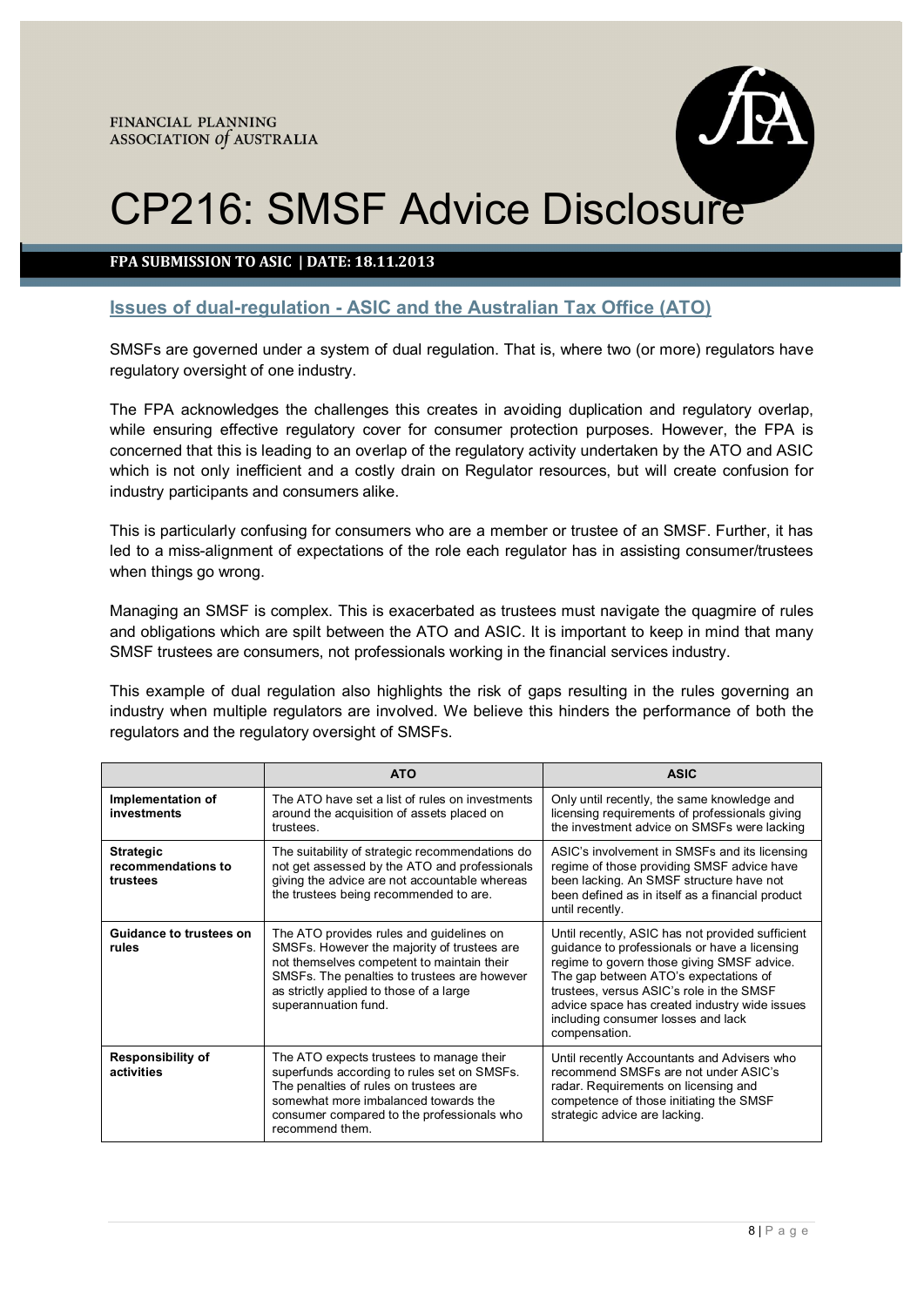

## FINANCIAL PLANNING<br>ASSOCIATION *of* AUSTRALIA<br>CP216: SMSF Advice Disclosure

**FPA SUBMISSION TO ASIC | DATE: 18.11.2013**

### **Recommendations**

The FPA recommends ASIC and the ATO establish a joint SMSF Committee to minimise duplication and gaps occurring in the regulation of SMSFs and make these minutes and decisions transparent and available to industry. This will help improve the efficiency and effectiveness of the regulatory system for consumers and industry.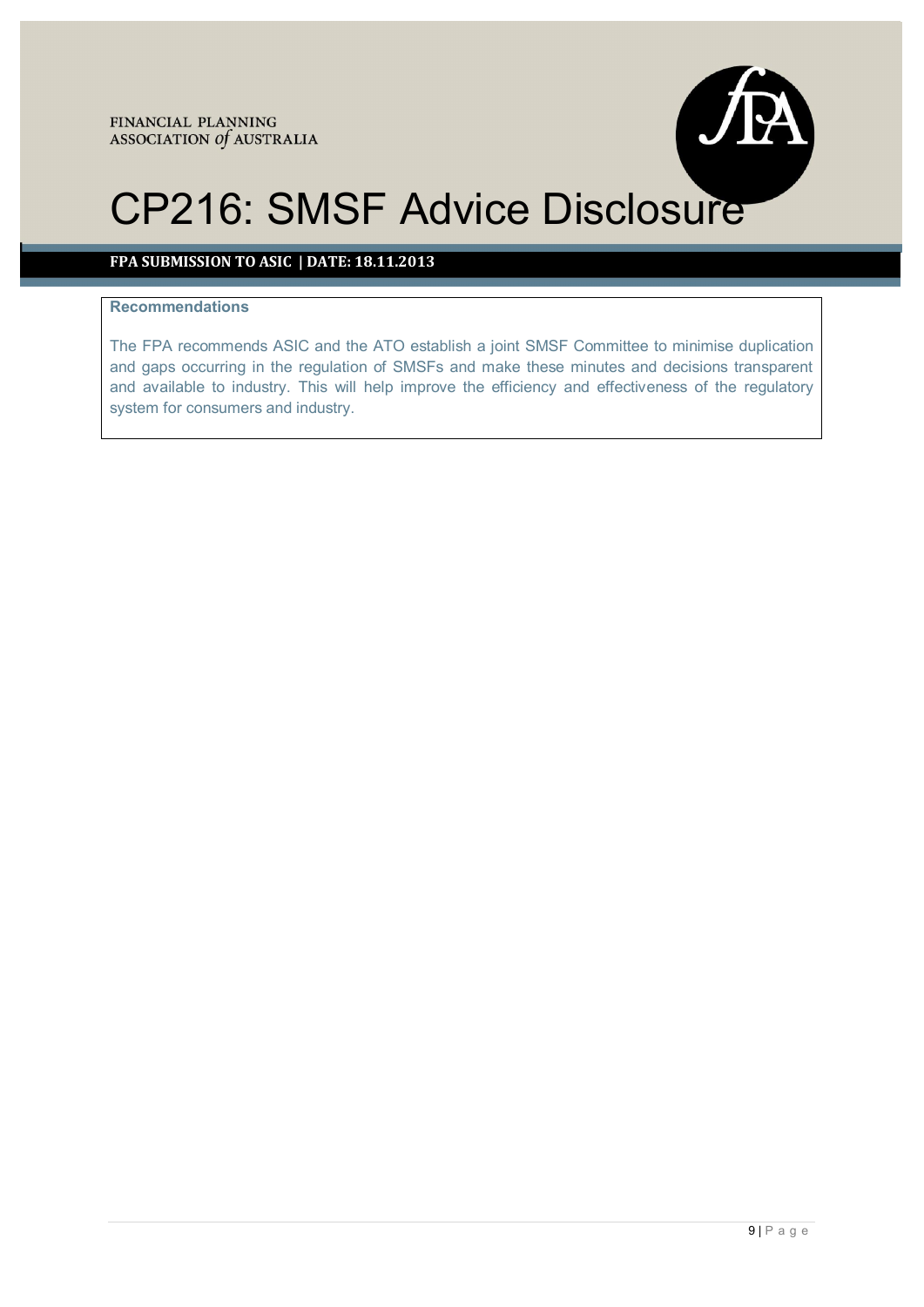

# FINANCIAL PLANNING<br>ASSOCIATION of AUSTRALIA<br>CP216: SMSF Advice Disclosure

## **FPA SUBMISSION TO ASIC | DATE: 18.11.2013**

## **Attachment 1: Responses to specific consultation questions**

| <b>Proposal</b>                                                                                                                                                                                                                                                                                                                                                                                                                                                                                                                                             | <b>Questions</b>                                                                                                                                                                                                                                                                                                                                                                                      | <b>FPA Comment</b>                                                                                                                                                                                                                                                                                                                                                                                                                                              |
|-------------------------------------------------------------------------------------------------------------------------------------------------------------------------------------------------------------------------------------------------------------------------------------------------------------------------------------------------------------------------------------------------------------------------------------------------------------------------------------------------------------------------------------------------------------|-------------------------------------------------------------------------------------------------------------------------------------------------------------------------------------------------------------------------------------------------------------------------------------------------------------------------------------------------------------------------------------------------------|-----------------------------------------------------------------------------------------------------------------------------------------------------------------------------------------------------------------------------------------------------------------------------------------------------------------------------------------------------------------------------------------------------------------------------------------------------------------|
|                                                                                                                                                                                                                                                                                                                                                                                                                                                                                                                                                             | B1Q1 Do you agree with our<br>proposed disclosure requirement<br>in Table 1? If not, why not?                                                                                                                                                                                                                                                                                                         | The FPA agrees that there is a<br>need for disclosure regarding the<br>compensation arrangements for all<br>members including those of a<br>SMSF and APRA-regulated funds.                                                                                                                                                                                                                                                                                      |
| B1 We propose to modify Pt<br>7.7 of the Corporations Act,<br>by way of class order, to                                                                                                                                                                                                                                                                                                                                                                                                                                                                     |                                                                                                                                                                                                                                                                                                                                                                                                       | Further we recommend that it would<br>be appropriate for APRA-regulated<br>funds to disclose that members of<br>all APRA-regulated funds will bear<br>the cost, reflected in their unit<br>values, of compensation<br>arrangements in the event that<br>funds suffer loss through fraud or<br>theft.                                                                                                                                                            |
| require AFS licensees and<br>their authorised<br>representatives who provide<br>personal advice to clients on<br>establishing or switching to                                                                                                                                                                                                                                                                                                                                                                                                               | B1Q2 Do you think that the<br>proposed warning will benefit<br>clients who are considering<br>setting up or switching to an<br>SMSF? If not, what other                                                                                                                                                                                                                                               | The FPA believes that the proposed<br>warning will benefit clients who are<br>considering setting up or switching<br>to an SMSF.                                                                                                                                                                                                                                                                                                                                |
| an SMSF:<br>(a) to warn clients that<br>SMSFs do not have access<br>to the compensation<br>arrangements under Pt 23 of<br>the SIS Act in the event of<br>fraud or theft (see Table 1);<br>and<br>(b) to give clients the<br>warning at the same time,<br>and by the same means, as<br>the advice is provided. If the<br>advice is provided in an<br>SOA, the warning can be<br>given by including it in the<br>SOA. If the advice is not<br>provided in an SOA, we<br>expect the warning to be<br>recorded in the SOA when it<br>is later given to clients. | warnings would help clients<br>decide whether it is appropriate<br>in their circumstances to<br>establish or switch to an SMSF?                                                                                                                                                                                                                                                                       | However, the FPA believes that<br>appropriate warnings and<br>explanations will be a significant<br>benefit to all clients deciding<br>between APRA-regulated funds and<br><b>SMSFs</b>                                                                                                                                                                                                                                                                         |
|                                                                                                                                                                                                                                                                                                                                                                                                                                                                                                                                                             | B1Q3 Do you think the proposed<br>warning should be given to<br>clients in a prescribed format?<br>For example, should the warning<br>be given in a stand-alone<br>document, or should it feature<br>more prominently in the SOA? If                                                                                                                                                                  | Provided the warning is given some<br>prominence, the financial planner<br>should have discretion as to<br>whether the warning is part of the<br>SOA, a stand-alone document or<br>incorporated by reference.                                                                                                                                                                                                                                                   |
|                                                                                                                                                                                                                                                                                                                                                                                                                                                                                                                                                             | you do not think the warning<br>should be given in a prescribed<br>format, please explain why.                                                                                                                                                                                                                                                                                                        | Cost and utility may be factors in<br>this choice.                                                                                                                                                                                                                                                                                                                                                                                                              |
|                                                                                                                                                                                                                                                                                                                                                                                                                                                                                                                                                             | B1Q 4 Do you think that clients<br>should be asked to sign a<br>document acknowledging that<br>they understand that SMSFs are<br>not entitled to receive<br>compensation under the SIS<br>Act? Are there any alternatives to<br>obtaining client<br>acknowledgement that will help<br>to ensure that investors<br>understand the lack of<br>compensation available to<br>SMSFs? If so, please provide | No. Provided warning is given and<br>assuming the recommendation to<br>enter a SMSF is in the client's best<br>interests, then this should be<br>sufficient. If the recommendation<br>was not in the client's best interests.<br>then they will have recourse for<br>poor advice already. In any event, if<br>some form of sign-off was deemed<br>necessary, it could be incorporated<br>into the "authority to proceed".<br>However, we note that new trustees |
|                                                                                                                                                                                                                                                                                                                                                                                                                                                                                                                                                             | details.                                                                                                                                                                                                                                                                                                                                                                                              | are already required to make a                                                                                                                                                                                                                                                                                                                                                                                                                                  |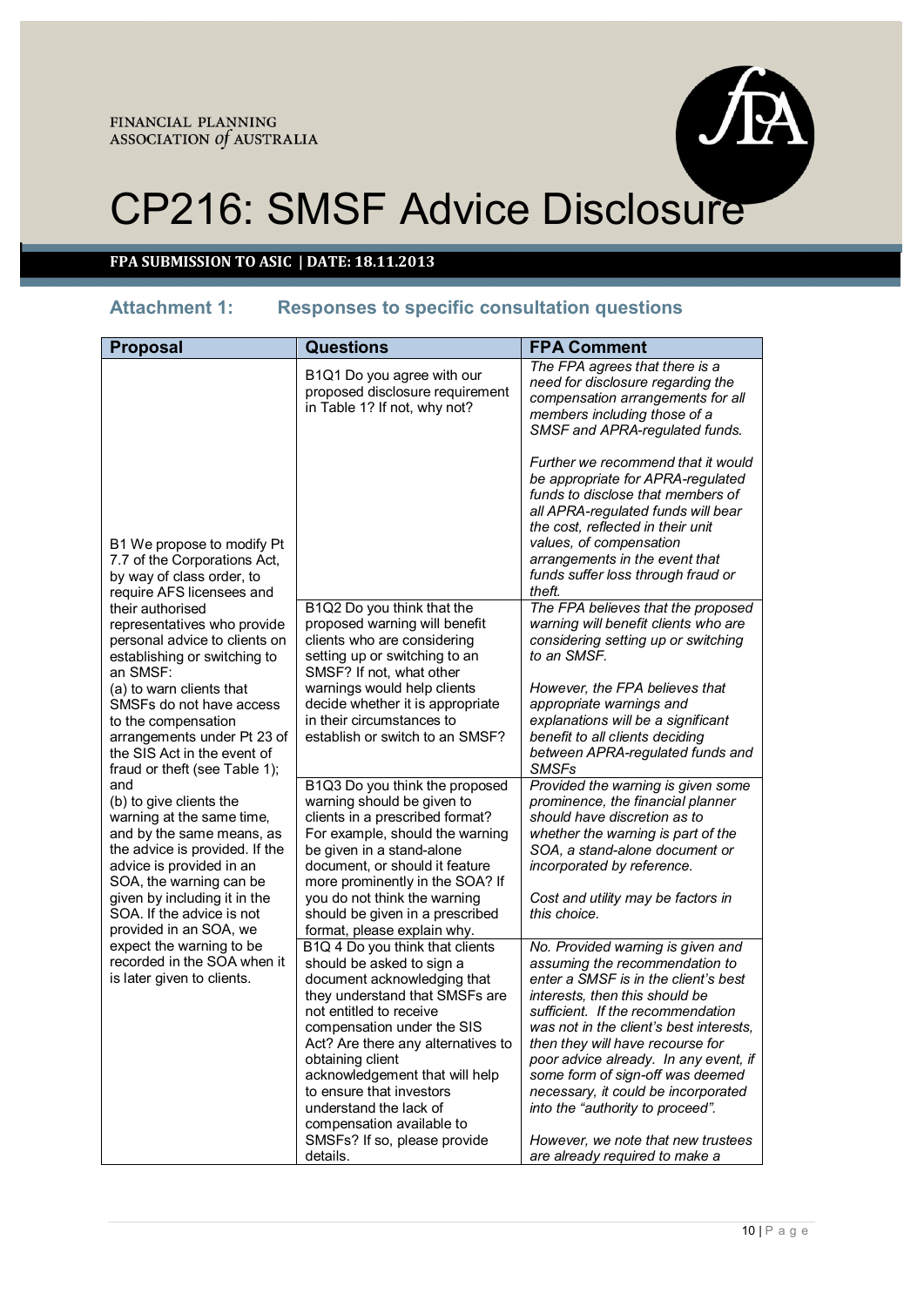

## EINANCIAL PLANNING<br>ASSOCIATION Of AUSTRALIA<br>CP216: SMSF Advice Disclosure

| B <sub>1</sub> Q <sub>5</sub> Are our proposed<br>disclosure requirements likely to<br>result in additional compliance<br>costs for AFS licensees and their<br>authorised representatives?<br>Please give details, including<br>figures and reasons. | declaration to the Australian<br>Taxation Office that they<br>understand their responsibilities and<br>obligations.<br>If it is considered that a specific<br>acknowledgement of the lack of<br>compensation should be required, it<br>would be practical and efficient for it<br>to be incorporated in the ATO<br>declaration.<br>Costs of complying include legal<br>advice, systems updates and<br>additional time to explain and clarify<br>with staff and clients, particularly<br>where objectives or circumstances<br>of the client are unique. |
|------------------------------------------------------------------------------------------------------------------------------------------------------------------------------------------------------------------------------------------------------|--------------------------------------------------------------------------------------------------------------------------------------------------------------------------------------------------------------------------------------------------------------------------------------------------------------------------------------------------------------------------------------------------------------------------------------------------------------------------------------------------------------------------------------------------------|
| B <sub>1</sub> Q <sub>6</sub> Are there any practical<br>problems with the<br>implementation of this proposal?<br>Please give details.                                                                                                               |                                                                                                                                                                                                                                                                                                                                                                                                                                                                                                                                                        |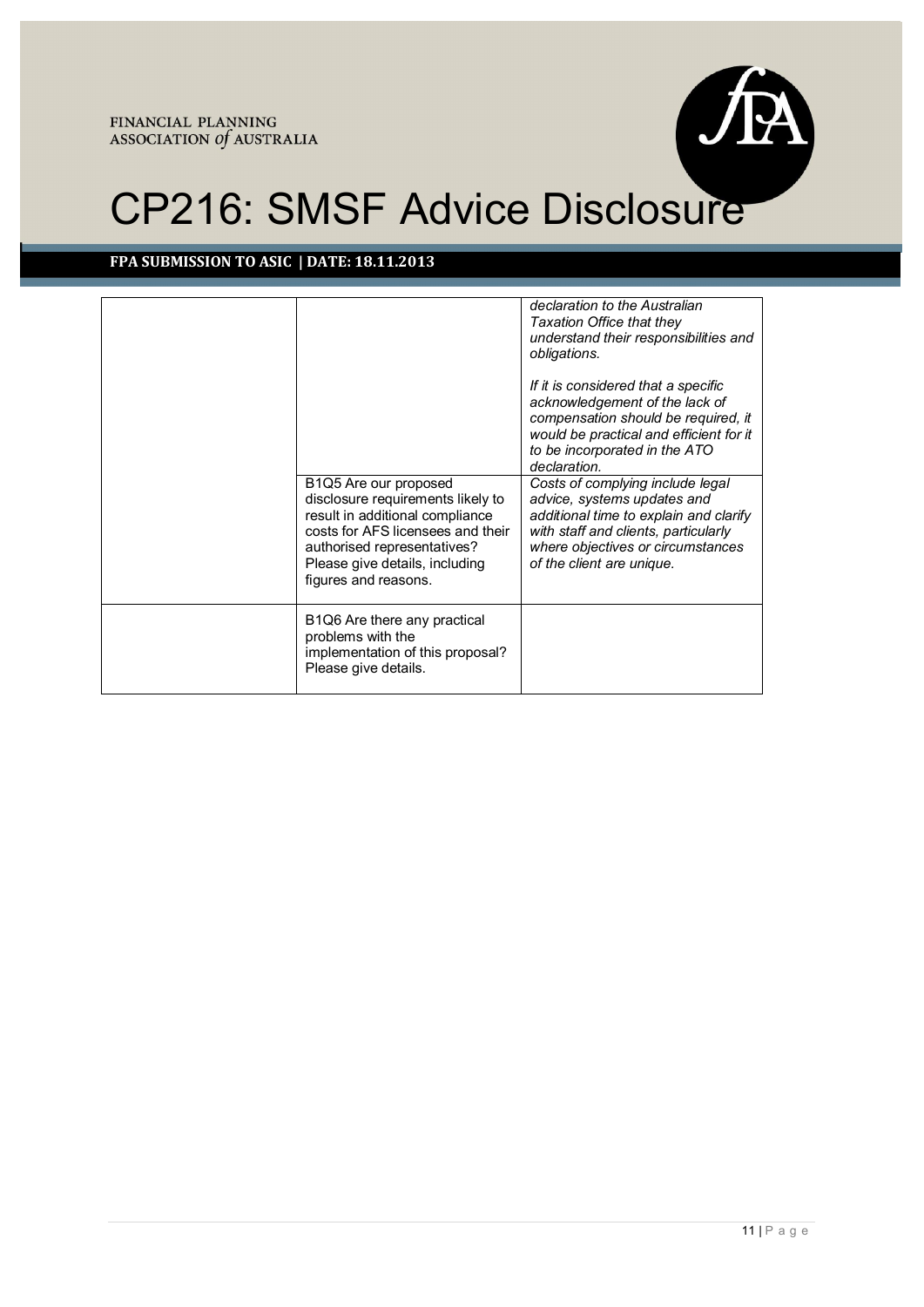

## EINANCIAL PLANNING<br>ASSOCIATION Of AUSTRALIA<br>CP216: SMSF Advice Disclosure

| <b>Proposal</b>                                                                                                                                                                                                                                                                                                                                                                                                                                                                                                                                                                                                                                                                                                                                                                                                                                                                                                                 | <b>Questions</b>                                                                                                                                                                                                                                                                                                                                                      | <b>FPA Comment</b>                                                                                                                                                                                                                                                                                                                                 |
|---------------------------------------------------------------------------------------------------------------------------------------------------------------------------------------------------------------------------------------------------------------------------------------------------------------------------------------------------------------------------------------------------------------------------------------------------------------------------------------------------------------------------------------------------------------------------------------------------------------------------------------------------------------------------------------------------------------------------------------------------------------------------------------------------------------------------------------------------------------------------------------------------------------------------------|-----------------------------------------------------------------------------------------------------------------------------------------------------------------------------------------------------------------------------------------------------------------------------------------------------------------------------------------------------------------------|----------------------------------------------------------------------------------------------------------------------------------------------------------------------------------------------------------------------------------------------------------------------------------------------------------------------------------------------------|
|                                                                                                                                                                                                                                                                                                                                                                                                                                                                                                                                                                                                                                                                                                                                                                                                                                                                                                                                 | B2Q1 Do you agree with our<br>proposed disclosure<br>requirements in Table 2? If not,<br>why not?                                                                                                                                                                                                                                                                     | Agree that this information should<br>be made available to prospective<br>trustees/members of a SMSF but<br>we do not agree that this should be<br>through a class order to modify to Pt<br>7.7.                                                                                                                                                   |
| B2 We propose to modify Pt<br>7.7 of the Corporations Act,<br>by way of class order, to<br>require AFS licensees and<br>their authorised<br>representatives who provide<br>personal advice to clients on<br>establishing or switching to<br>an SMSF:<br>(a) to disclose to clients the<br>matters set out in Table 2.<br>The level of detail about a<br>matter that is required is<br>such as a client would<br>reasonably require to decide<br>whether it is appropriate in<br>their circumstances to<br>establish or switch to an<br>SMSF; and<br>(b) to give clients the<br>disclosures at the same<br>time, and by the same<br>means, as the advice is<br>provided. If the advice is<br>provided in an SOA, the<br>disclosures can be given by<br>including them in the SOA. If<br>the advice is not provided in<br>an SOA, we expect the<br>disclosures to be recorded in<br>the SOA when it is later<br>given to clients. | B2Q2 Do you think the proposed<br>disclosure requirements will<br>benefit clients who are<br>considering setting up or<br>switching to an SMSF? If not,<br>what other disclosures do you<br>think would help clients decide<br>whether it is appropriate in their<br>circumstances to establish or<br>switch to an SMSF?                                              | Yes and the FPA submits that this<br>should be incorporated as guidance<br>/ examples in the existing regulatory<br>guides.                                                                                                                                                                                                                        |
|                                                                                                                                                                                                                                                                                                                                                                                                                                                                                                                                                                                                                                                                                                                                                                                                                                                                                                                                 | B2Q3 Do you think that the<br>proposed disclosure<br>requirements in Table 2 should<br>be given to clients in a prescribed<br>format? If not, why not?                                                                                                                                                                                                                | They are already included in the<br>ATO's trustee declaration form that<br>new trustees are required to sign.<br>The need to complete the trustee<br>declaration can be referenced in the<br>SoA, but the SoA does not need to<br>be unnecessarily lengthened to<br>restate all these matters.                                                     |
|                                                                                                                                                                                                                                                                                                                                                                                                                                                                                                                                                                                                                                                                                                                                                                                                                                                                                                                                 | B2Q4 Do you think that clients<br>should also be asked to sign a<br>document acknowledging the<br>responsibilities and risks<br>associated with running an<br>SMSF? Are there any<br>alternatives to obtaining client<br>acknowledgement that will help<br>to ensure that clients understand<br>the risks associated with<br>SMSFs? If so, please provide<br>details. | No we don't believe it is necessary<br>for clients to sign a document of<br>acknowledgement so long as the<br>responsibilities and risks are clearly<br>spelled out in the SOA. However, if<br>ASIC determines that such a<br>declaration is necessary, it would be<br>best combined with the declaration<br>already required by the ATO.          |
|                                                                                                                                                                                                                                                                                                                                                                                                                                                                                                                                                                                                                                                                                                                                                                                                                                                                                                                                 | B2Q5 Are our proposed<br>disclosure requirements likely to<br>result in additional compliance<br>costs for AFS licensees and their<br>authorised representatives?<br>Please give details, including<br>figures and reasons.                                                                                                                                           | If ASIC proceed with a modification<br>to Pt 7.7 via a class order then yes.                                                                                                                                                                                                                                                                       |
|                                                                                                                                                                                                                                                                                                                                                                                                                                                                                                                                                                                                                                                                                                                                                                                                                                                                                                                                 | B2Q6 Are there any practical<br>problems with the<br>implementation of this proposal?<br>Please give details.                                                                                                                                                                                                                                                         | As discussed above, due to the<br>of dual-regulation<br>issues<br>and<br>because of the significant portion of<br>SMSF market who utilise<br>the<br>exempt<br>advice<br>and<br>service<br>providers such as online trust deed<br>suppliers, solicitors, auditors or tax<br>agents to set up SMSFs, consistent<br>disclosure requirements should be |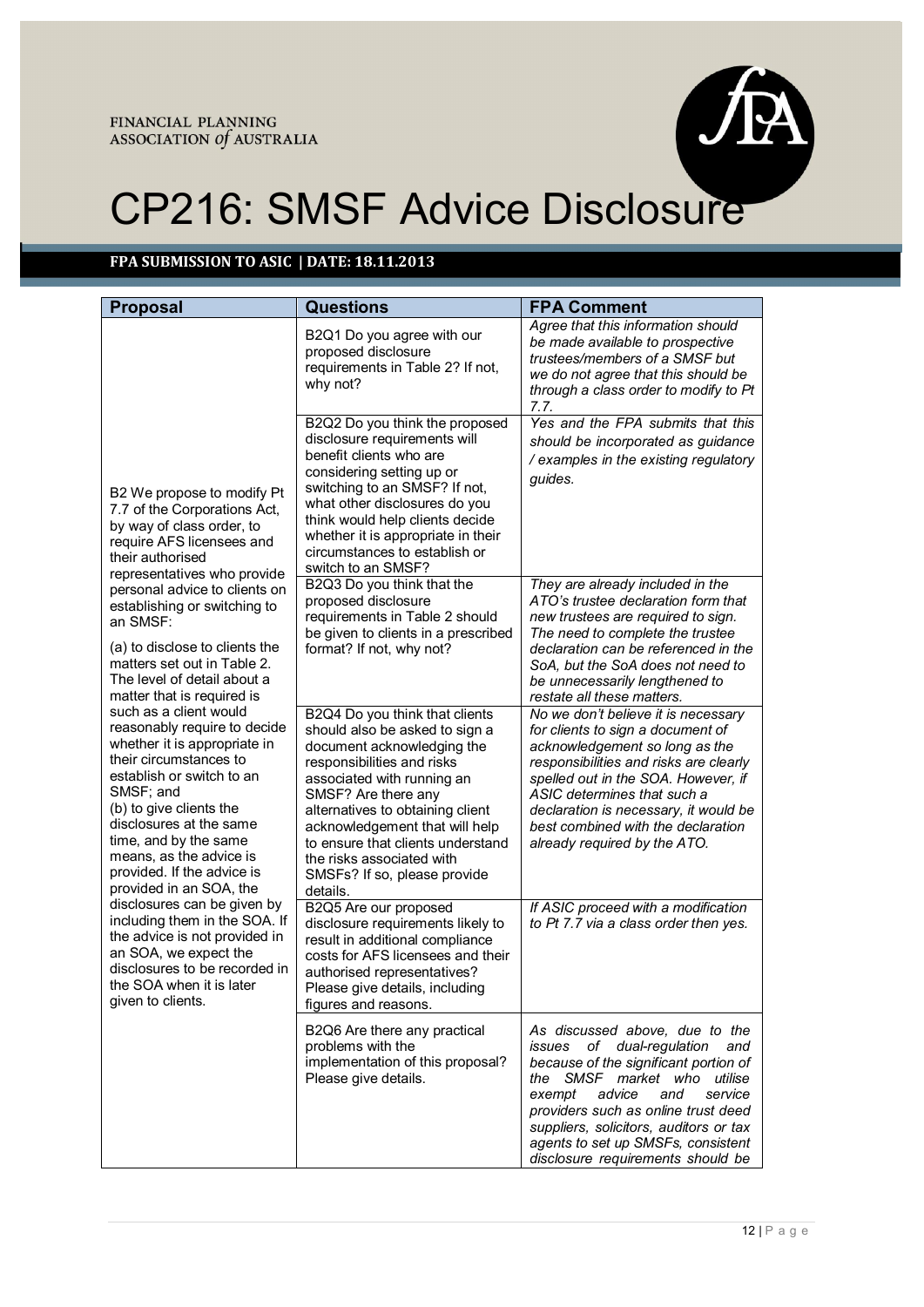

# FINANCIAL PLANNING<br>ASSOCIATION of AUSTRALIA<br>CP216: SMSF Advice Disclosure

|                                                                                                                             | developed in media formats such<br>as electronic declarations and the<br>Money Smart website. This may<br>provide the same access and level<br>of information to all groups setting<br>up an SMSF. |
|-----------------------------------------------------------------------------------------------------------------------------|----------------------------------------------------------------------------------------------------------------------------------------------------------------------------------------------------|
| B2Q7 Do you think we should<br>provide further guidance on the<br>disclosure obligations? If so,<br>please provide details. |                                                                                                                                                                                                    |

| <b>Proposal</b>                                                                                                                                                                                                                                                                                                                   | <b>Questions</b>                                                                                                                                                                                                           | <b>FPA Comment</b>                                                                                                                                                                                                                                    |
|-----------------------------------------------------------------------------------------------------------------------------------------------------------------------------------------------------------------------------------------------------------------------------------------------------------------------------------|----------------------------------------------------------------------------------------------------------------------------------------------------------------------------------------------------------------------------|-------------------------------------------------------------------------------------------------------------------------------------------------------------------------------------------------------------------------------------------------------|
| B3 We propose that an AFS<br>licensee or its authorised<br>representatives that provide<br>personal advice to a client<br>on establishing or switching<br>to an SMSF should be<br>required to make the<br>disclosures in proposals B1<br>and B2 six months after we<br>release our class order on<br>the disclosure requirements. | B3Q1 Do you agree with the<br>proposed timeframe for the<br>implementation of proposals B1<br>and B2? If you think that a<br>transition period of longer or<br>shorter than six months is<br>required, please explain why. | Should this proceed the FPA would<br>suggest implementation from 1 July<br>2015 to allow businesses time to<br>implement the changes noting that<br>AFSLs and their financial planners<br>are already under a significant<br>regulatory change burden |

| <b>Proposal</b>                                                                                                                                                                                                                                               | Questions                                                                                                                                                                             | <b>FPA Comment</b>                                                                                                                                                                                                                                                                                                                                |
|---------------------------------------------------------------------------------------------------------------------------------------------------------------------------------------------------------------------------------------------------------------|---------------------------------------------------------------------------------------------------------------------------------------------------------------------------------------|---------------------------------------------------------------------------------------------------------------------------------------------------------------------------------------------------------------------------------------------------------------------------------------------------------------------------------------------------|
| C1 We propose to provide<br>guidance that, when giving<br>advice to clients on<br>establishing or switching to<br>an SMSF, advisers must<br>consider and be able to                                                                                           | C1Q1 Do you agree with Rice<br>Warner's findings? In particular,<br>do you agree with:<br>(a) the way that Rice Warner has<br>described SMSF costs in its<br>report? If not, why not? | As the costs associated with a<br><b>SMSF vary so greatly, the FPA</b><br>strongly recommends a focus on<br>the type of costs, not the actual<br>costs.                                                                                                                                                                                           |
| show that they have<br>informed clients of each of<br>the SMSF cost issues set<br>out in Table 4.<br>Our proposed guidance will<br>take into account Rice<br>Warner's findings and the<br>feedback received in<br>response to it.<br>C1 We propose to provide | (b) Rice Warner's analysis about<br>the points at which an SMSF<br>becomes cost-effective<br>compared with an APRA-<br>regulated fund? If not, why not?                               | We consider the Rice Warner report<br>to may be a useful point of<br>reference (only) for people<br>considering establishing an SMSF.<br>However, SMSF costs will change<br>over time and therefore such cost<br>estimates must be continually<br>reviewed and updated to ensure<br>they remain useful and accurately<br>represent market values. |
| guidance that, when giving<br>advice to clients on<br>establishing or switching to<br>an SMSF, advisers must<br>consider and be able to<br>show that they have<br>informed clients of each of<br>the SMSF cost issues set<br>out in Table 4.                  |                                                                                                                                                                                       | To control the costs associated with<br>such research, the FPA reiterates<br>its recommendation that the ATO is<br>in the best position to continue<br>collection such data, and that ASIC<br>should encourage to providers to<br>use the ATO data. ASIC should not<br>reinvent the wheel reviewing costly                                        |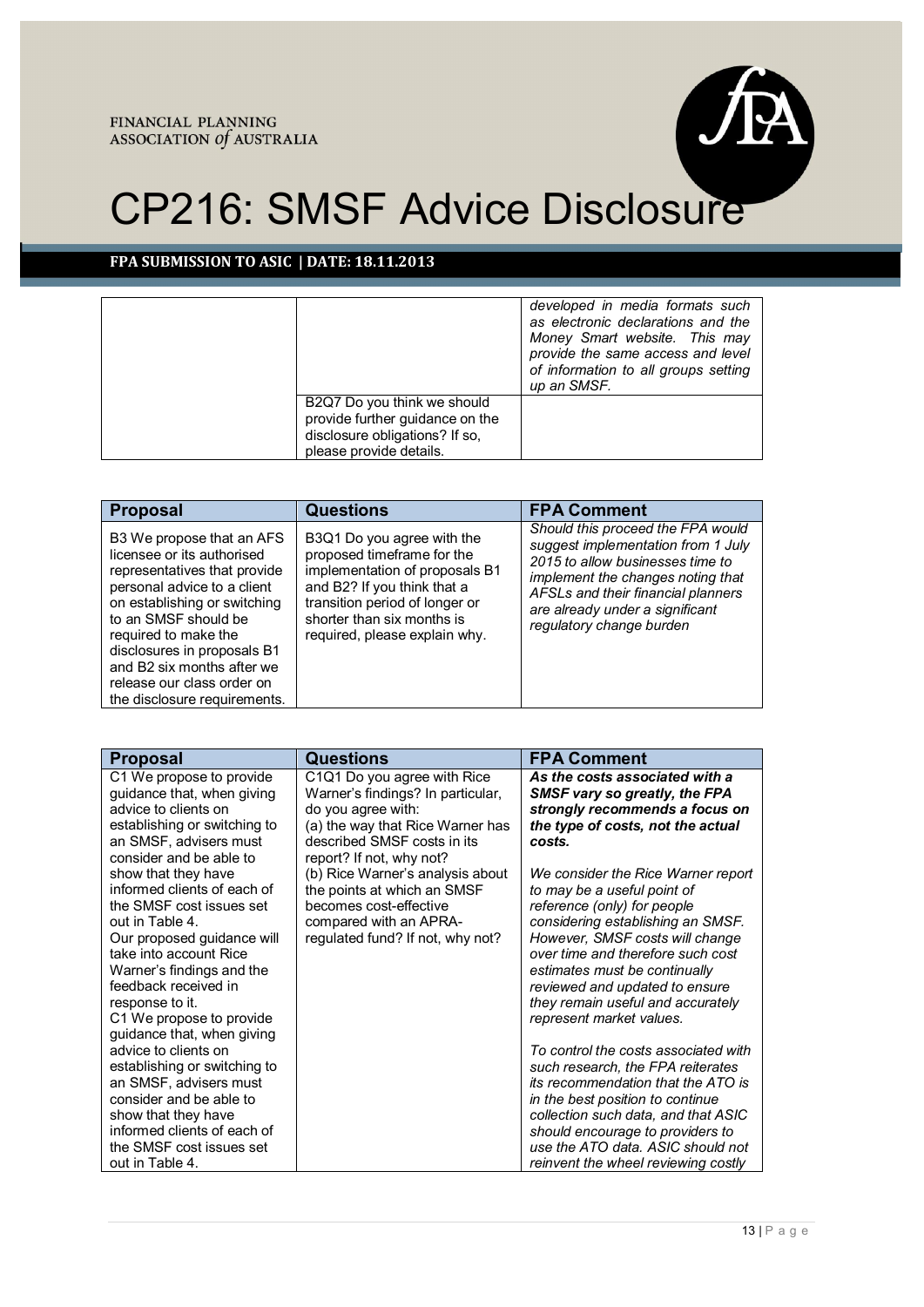

## FINANCIAL PLANNING<br>ASSOCIATION Of AUSTRALIA<br>CP216: SMSF Advice Disclosure

| Our proposed guidance will |                                              | external research.                                                         |
|----------------------------|----------------------------------------------|----------------------------------------------------------------------------|
| take into account Rice     |                                              |                                                                            |
| Warner's findings and the  |                                              | It is also important that to recognise                                     |
| feedback received in       |                                              | the Rice Warner costs are                                                  |
| response to it.            |                                              | generalisations only, as costs will                                        |
|                            |                                              | vary from fund to fund, and between                                        |
|                            |                                              | service providers, depending on                                            |
|                            |                                              | underlying assets, whether                                                 |
|                            |                                              | platforms are used, and other<br>individual characteristics of the         |
|                            |                                              | fund.                                                                      |
|                            | C1Q2 Do you agree that we                    | Guidance should be on the type of                                          |
|                            | should provide guidance on the               | costs, not around actual costs                                             |
|                            | costs associated with setting up,            |                                                                            |
|                            | managing and winding up an                   | Do you think ASIC should                                                   |
|                            | SMSF? If not, why not? If yes:               | provide actual dollar costs (or a                                          |
|                            | (a) what are the costs associated            | range of dollar costs) for the                                             |
|                            | with setting up, running and                 | following SMSF costs                                                       |
|                            | winding up an SMSF?                          |                                                                            |
|                            | (b) is insurance purchased                   | No. While relevant cost indications                                        |
|                            | through an SMSF cost-effective               | would be useful to SMSF trustees, it                                       |
|                            | compared with insurance through              | would be difficult for ASIC to                                             |
|                            | an APRA-regulated fund? If not,              | establish actual dollar cost                                               |
|                            | why not?<br>(c) do you think we should       | benchmarks as the cost of running                                          |
|                            | provide actual dollar costs (or a            | a fund will vary according to the                                          |
|                            | range of dollar costs) for the               | circumstances of the fund in terms                                         |
|                            | following SMSF costs? If not,                | of type and spread of investments,                                         |
|                            | why not?                                     | how actively trustees manage their                                         |
|                            | (i) the costs associated with                | funds and the tools and services                                           |
|                            | setting up, running and winding              | they may source from a competitive                                         |
|                            | up an SMSF;                                  | marketplace. These factors and the<br>associated costs will be continually |
|                            | (ii) the time cost associated with           | changing.                                                                  |
|                            | managing an SMSF;                            |                                                                            |
|                            | (iii) the cost of an SMSF not                | A more appropriate approach would                                          |
|                            | having access to compensation                | be for the ATO to produce annual                                           |
|                            | under the SIS Act; and                       | reports on the costs incurred by                                           |
|                            | (iv) the cost of obtaining<br>insurance; and | SMSFs in the previous twelve                                               |
|                            | (d) what are the costs or benefits           | months. The ATO's regulatory focus                                         |
|                            | of SMSF structures compared                  | is on the SMSF trustees, auditors                                          |
|                            | with other superannuation                    | and tax agents. Data related to the                                        |
|                            | vehicles? Please provide details.            | actual expenses incurred in                                                |
|                            |                                              | establishing, operating and winding                                        |
|                            |                                              | up a SMSF would be most                                                    |
|                            |                                              | effectively sourced from the                                               |
|                            |                                              | trustees. Hence, the FPA<br>recommends the ATO and not ASIC                |
|                            |                                              | be responsible to collecting and                                           |
|                            |                                              | producing expenditure data, should                                         |
|                            |                                              | it be determined that such data                                            |
|                            |                                              | would be a helpful reference for                                           |
|                            |                                              | consumers.                                                                 |
|                            |                                              |                                                                            |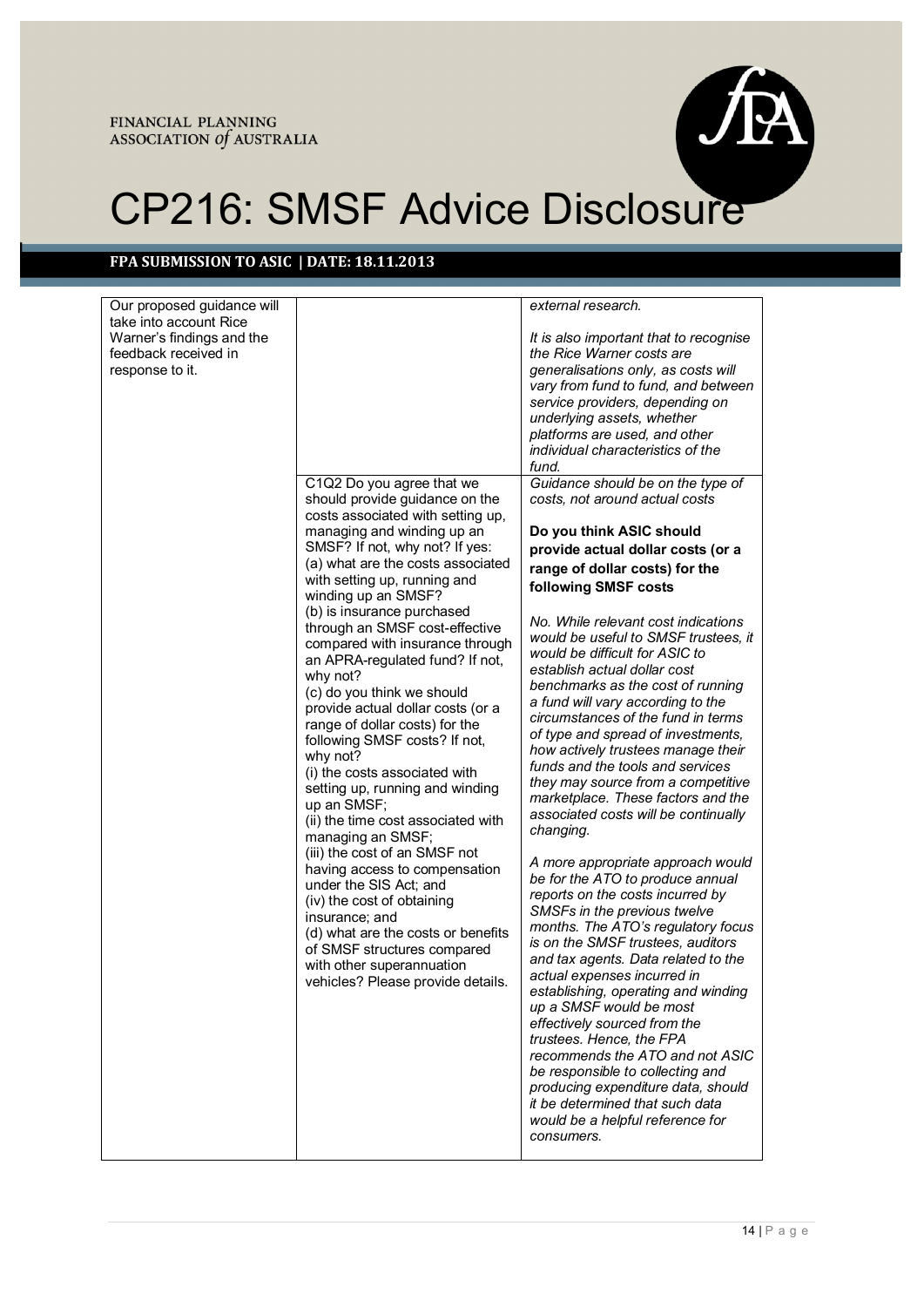

## EINANCIAL PLANNING<br>ASSOCIATION OF AUSTRALIA<br>CP216: SMSF Advice Disclosure

|  | Apart from these practical<br>considerations, we question<br>whether it would be appropriate for<br>ASIC to publish dollar costs which<br>would then be taken as an<br>indication of officially approved<br>costs, which is verging on<br>regulatory price setting.                                                                                                                                                                                                                                                                                                                                                                                       |
|--|-----------------------------------------------------------------------------------------------------------------------------------------------------------------------------------------------------------------------------------------------------------------------------------------------------------------------------------------------------------------------------------------------------------------------------------------------------------------------------------------------------------------------------------------------------------------------------------------------------------------------------------------------------------|
|  | The cost of setting up, managing<br>and winding up an SMSF?<br>As mentioned above, apart from<br>giving an indicative range (as per<br>the Rice Warner report), it will be<br>difficult for ASIC to provide actual<br>dollar costs given variations in the<br>asset mix, degree of self-<br>management by trustees and their<br>use of the suite of products offered<br>competitively by service providers.<br>If these costs could be quantified<br>accurately, they would need to be<br>updated periodically, which would e<br>costly. ASIC would need to consider<br>whether publishing dollar costs<br>would imply these to be officially<br>approved |
|  | The time cost associated with<br>managing an SMSF?<br>It would be difficult to assess this<br>given variations in the mix of fund<br>assets, the expertise of trustees and<br>the degree to which they might seek<br>professional advice and<br>management. While we have no<br>research insights on this question,<br>we believe that most trustees would<br>expect that in taking on the<br>responsibility of a self-managed<br>fund they should be prepared to<br>spend some time attending to the<br>good management of the fund and<br>its compliance with the law.<br>Whether this is an economic use of<br>their time is for them to judge.        |
|  | The cost of an SMSF not having<br>access to compensation under<br>the SIS Act?                                                                                                                                                                                                                                                                                                                                                                                                                                                                                                                                                                            |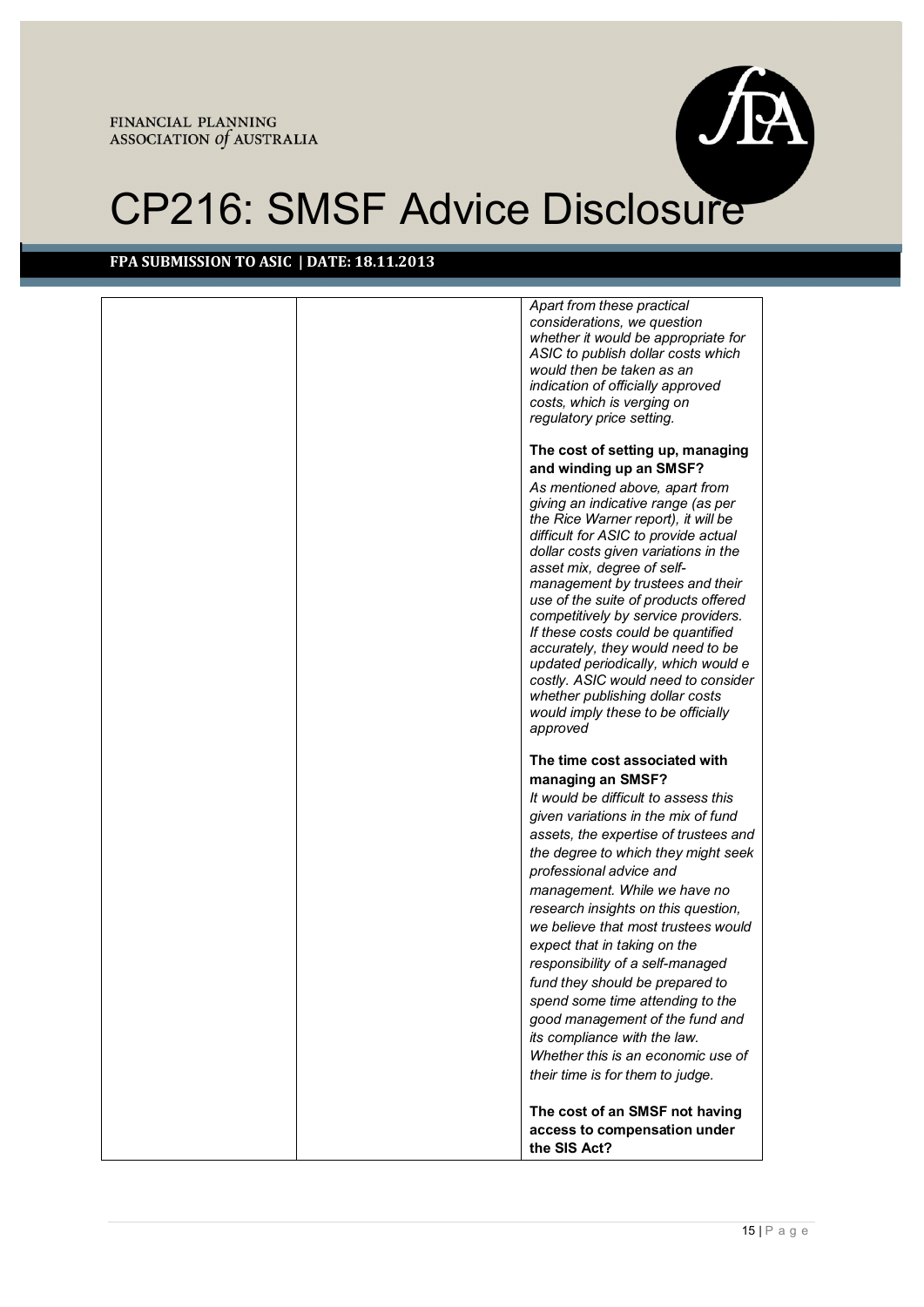

## EINANCIAL PLANNING<br>ASSOCIATION OF AUSTRALIA<br>CP216: SMSF Advice Disclosure

|                                                                                                                                                   | Apart from pointing out that SMSFs<br>are not covered by compensation in<br>the event of fraud or theft, it would<br>be difficult to give an indication of<br>the cost since this would depend on<br>the circumstances and extent of<br>each instance of theft or fraud.<br>Exit Costs; we have some<br>concerns about the parity of this<br>suggestion in line with what other<br>funds disclose when they are set                                                                                                                                                                                                                                                                                    |
|---------------------------------------------------------------------------------------------------------------------------------------------------|--------------------------------------------------------------------------------------------------------------------------------------------------------------------------------------------------------------------------------------------------------------------------------------------------------------------------------------------------------------------------------------------------------------------------------------------------------------------------------------------------------------------------------------------------------------------------------------------------------------------------------------------------------------------------------------------------------|
|                                                                                                                                                   | up. Will Industry and basic retail<br>funds disclose to consumers that<br>they charge CGT even though they<br>do not have to (this can be<br>thousands of dollars on a moderate<br>account balance The majority of<br>SMSFs have balances, which are<br>sufficient to achieve cost savings.<br>Economies of scale are not the only<br>mechanism to reduce costs, and in<br>fact, it can be possible for larger<br>funds to be cost inefficient<br>compared to smaller funds. The<br>Statistical Summary (p15) indicates<br>that over the 2006, 2007 and 2008<br>financial years respectively, there<br>was almost a 20% reduction in the<br>average operating expense ratio<br>across the SMSF sector. |
| C1Q3 Should advisers be<br>required to consider and inform<br>clients of the costs in Table 4<br>before establishing an SMSF? If<br>not, why not? | This is already a requirement under<br>best interests. Advisers should<br>provide clients of the categories of<br>costs involved in setting up,<br>managing and winding up an SMSF<br>and the scale of these costs to<br>extent they can reasonably be<br>known, in order to assist clients to<br>make an informed decision.<br>However, the FPA is concerned that                                                                                                                                                                                                                                                                                                                                     |
|                                                                                                                                                   | the major fault with this area around<br>both the Rice Warner report and<br>proposals in CP216 is that it is are<br>too focussed on costs. The focus<br>must be $-$ not what is in the client's<br>best interests, (as required under<br>Corporations Law). Sometimes                                                                                                                                                                                                                                                                                                                                                                                                                                  |